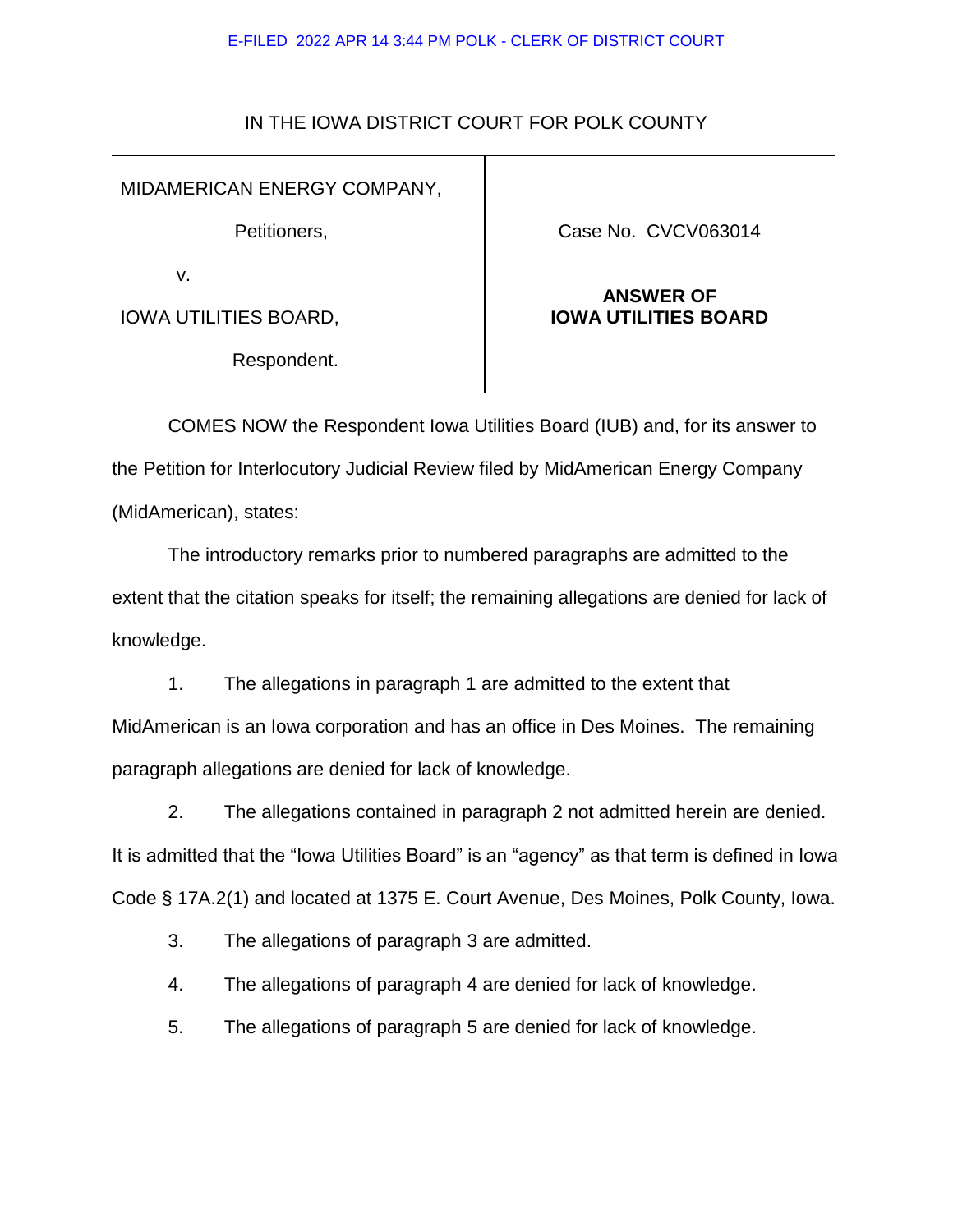#### E-FILED 2022 APR 14 3:44 PM POLK - CLERK OF DISTRICT COURT

6. The allegations of paragraph 6 are admitted to the extent that the IUB approved MidAmerican's emissions plan and budget in Docket No. EPB-2020-0156. The remaining paragraph allegations are denied.

7. The allegations of paragraph 7 are admitted to the extent that the paragraph correctly identifies that the IUB opened a docket and the quote contained within said paragraph is accurate. The remaining paragraph allegations are denied.

8. The allegations of paragraph 8 are admitted to the extent that the paragraph correctly identifies the IUB 's quote. The remaining paragraph allegations are denied.

9. The allegations of paragraph 9 are denied for lack of knowledge.

10. The allegations of paragraph 10 are admitted to the extent that the filing was made and the filing speaks for itself; the remaining allegations of paragraph 10 are denied. The footnotes are not averments to which a response is required or provided.

11. The allegations of paragraph 11 are admitted to the extent that MidAmerican requested the IUB designate an ALJ to conduct the *in camera* review to determine whether the documents were privileged. The remaining paragraph allegations are denied.

12. The allegations of paragraph 12 are admitted to the extent that the filing was made and the filing speaks for itself; the remaining allegations of paragraph 12 are denied. The footnote is not an averment to which a response is required or provided.

13. The allegations of paragraph 13 are denied.

14. The allegations of paragraph 14 are admitted to the extent that the code section reference contained within said paragraph accurately reflects the provision. The remaining paragraph allegations are denied.

2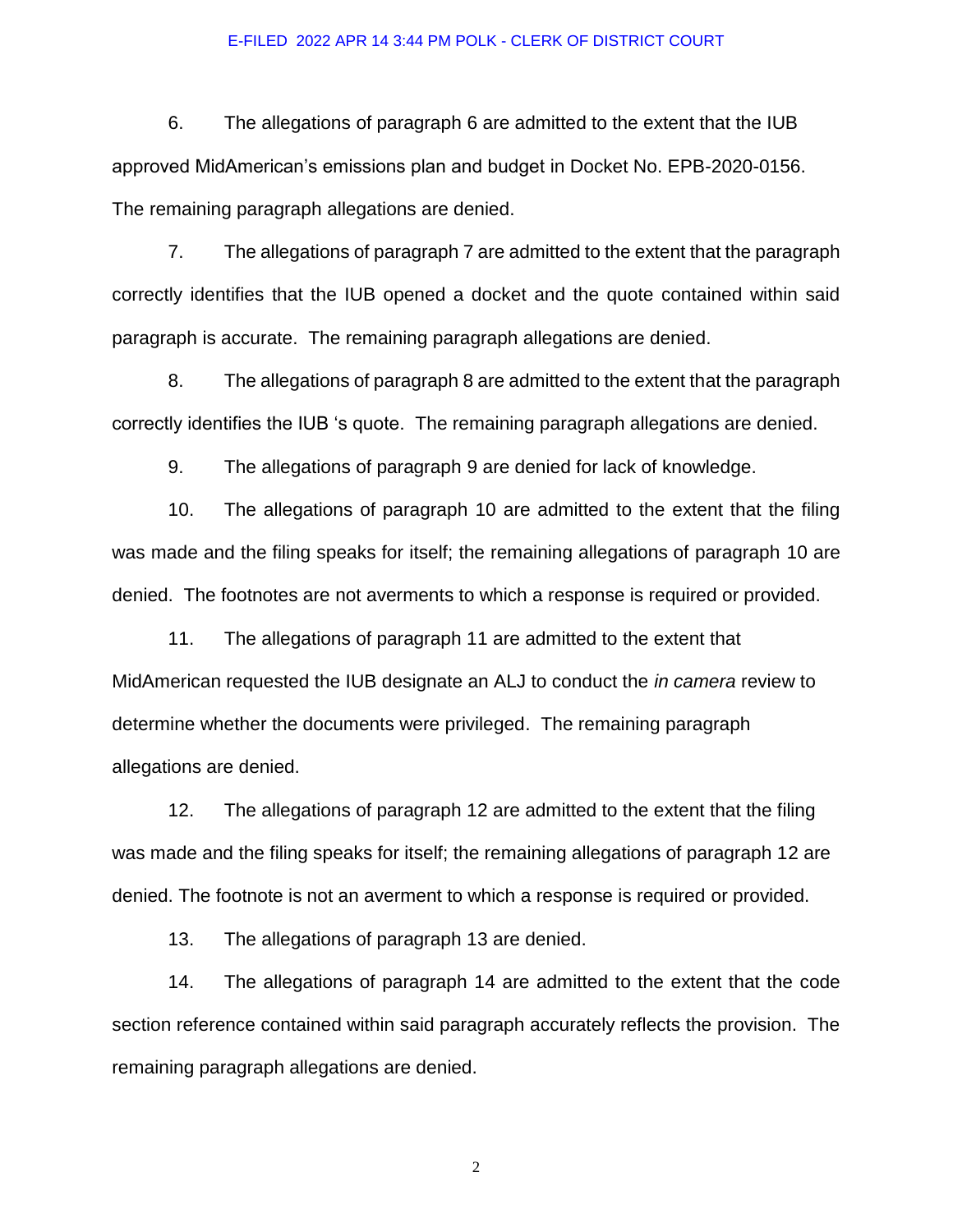- 15. The allegations of paragraph 15 are admitted.
- 16. The allegations of paragraph 16 are denied.
- 17. The allegations of paragraph 17 are denied.
- 18. The allegations of paragraph 18 are denied.

## **AFFIRMATIVE DEFENSES**

1. For purposes of preserving Respondent's position for appeal, Respondent affirmatively states that the Petitioner's requested relief is unavailable under Iowa Code Chapter 17A in an action for an interlocutory judicial review of agency action.

2. For purposes of preserving Respondent's position for appeal, Respondent affirmatively states that the Petitioner impermissibly seeks to combine original acts or claims in this judicial review proceeding. *Black v. University of Iowa*, 362 N.W.2d 459 (Iowa 1985).

WHEREFORE, the Iowa Utilities Board asks the Court to enter an order:

1. Affirming the Respondent's December 16, 2021 "Order Addressing Presiding Officer's Recommendations Regarding Issue of Privilege;"

2. In the alternative, determining the appropriate approach to resolve the Petitioner's privilege claim;

3. Assessing the costs of this action against Petitioners; and

4. Granting such further and additional relief as the Court deems just and appropriate.

3